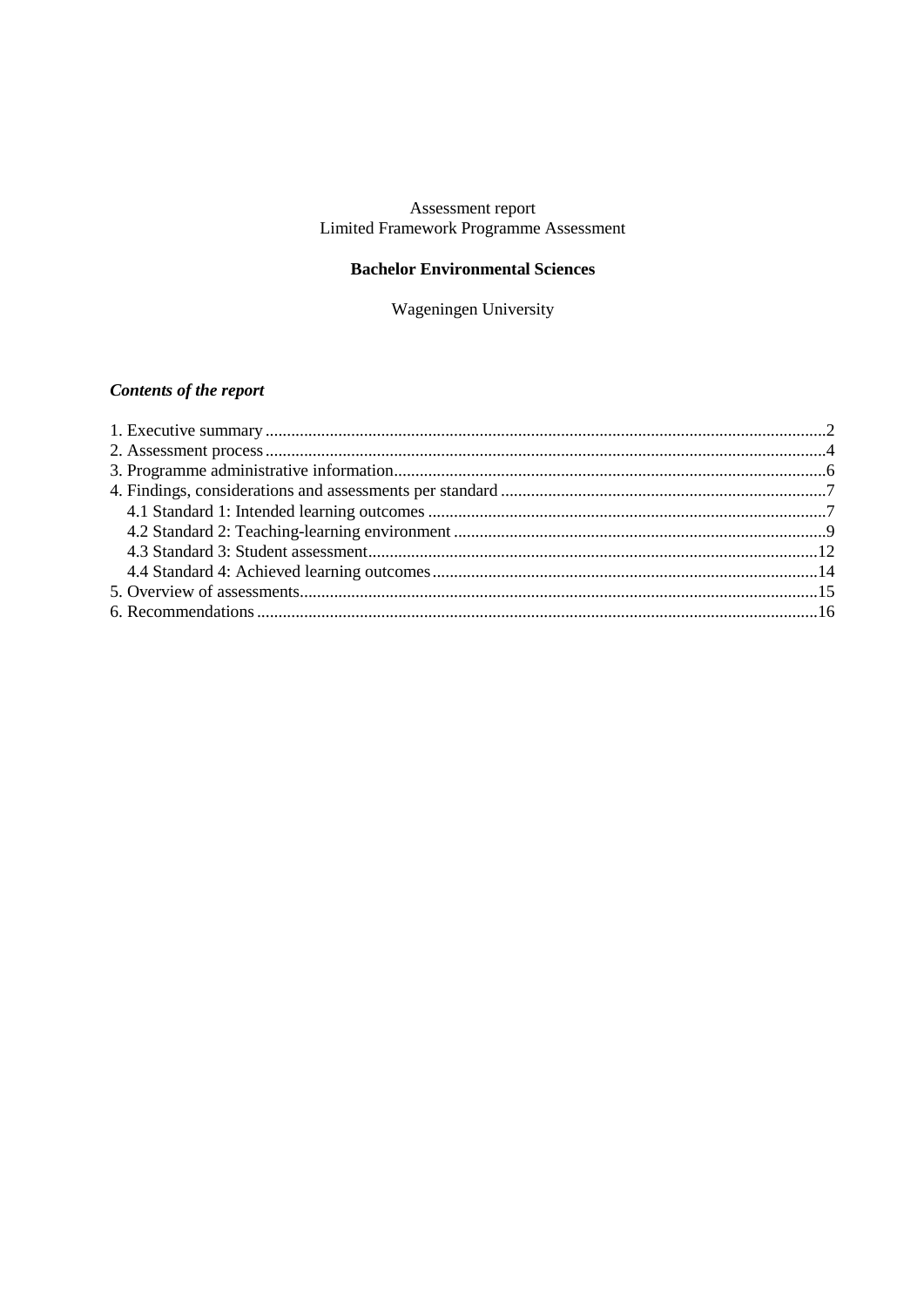## <span id="page-1-0"></span>**1. Executive summary**

In this executive summary, the panel presents the main considerations which led to the assessment of the quality of the Bachelor Environmental Sciences programme of Wageningen University. The programme was assessed according to the standards of the limited framework, as laid down in the NVAO Assessment framework for the higher education accreditation system of the Netherlands, published on 20 December 2016 (Staatscourant nr. 69458).

The panel considers the programme objectives to be sound and relevant. The programme distinguishes itself by educating students to be able to address, analyse and solve environment and sustainability issues and problems from natural, social and technological sciences perspectives. Although the programme is strongly natural sciences based, the social sciences are adequately covered in the objectives. The programme may be considered to be genuinely interdisciplinary, which is applauded by the panel.

The programme objectives have been well translated into the intended learning outcomes. They are formulated in rather precise terms. The panel proposes to phrase the academic skills and self-directed learning competencies more clearly. The intended learning outcomes conform to the bachelor level.

The programme objectives are within the boundaries of the domain-specific reference framework for academic programmes in Environment and Sustainability Sciences. The panel is very positive about the effort by the joint academic programmes in Environment and Sustainability Sciences in the Netherlands to draft this framework and regards this to be a sound and up-to-date description of this domain.

The panel welcomes the discussions by programme management with the External Advisory Committee to align the programme with the professional field requirements. The panel appreciates the programme objectives to train students to continue their studies in this domain at master level.

The panel regards the organisation of the programme to be appropriate, but recommends to prepare the organisation for growing student numbers and for growing diversity among students.

The curriculum matches the intended learning outcomes of the programme. The panel is very positive about the contents and the coherence of the curriculum. The pathways going through the curriculum ensure the clear organisation and the coherence of the curriculum. The courses are solid. The natural and social sciences perspectives in the curriculum are balanced. The integration courses are designed well and add to the coherence, as chair groups collaborate in these courses. The panel recommends to state the contents and the goals of the skills training and self-directed learning pathways more clearly.

The lecturers in the programme are very motivated and are appreciated by students. They are practically all PhDs and intensively engaged in current, relevant research. Their educational capabilities are regarded by the panel to be up to standard as well. The panel advises to promote SKO-certification among lecturers. Although lecturers within chair groups and across chair groups meet regularly, the attendance of lecturers to the teaching days should be promoted.

The programme admissions requirements and procedures are appropriate. The panel advises to specify entry requirements for international students, as the programme will admit these students.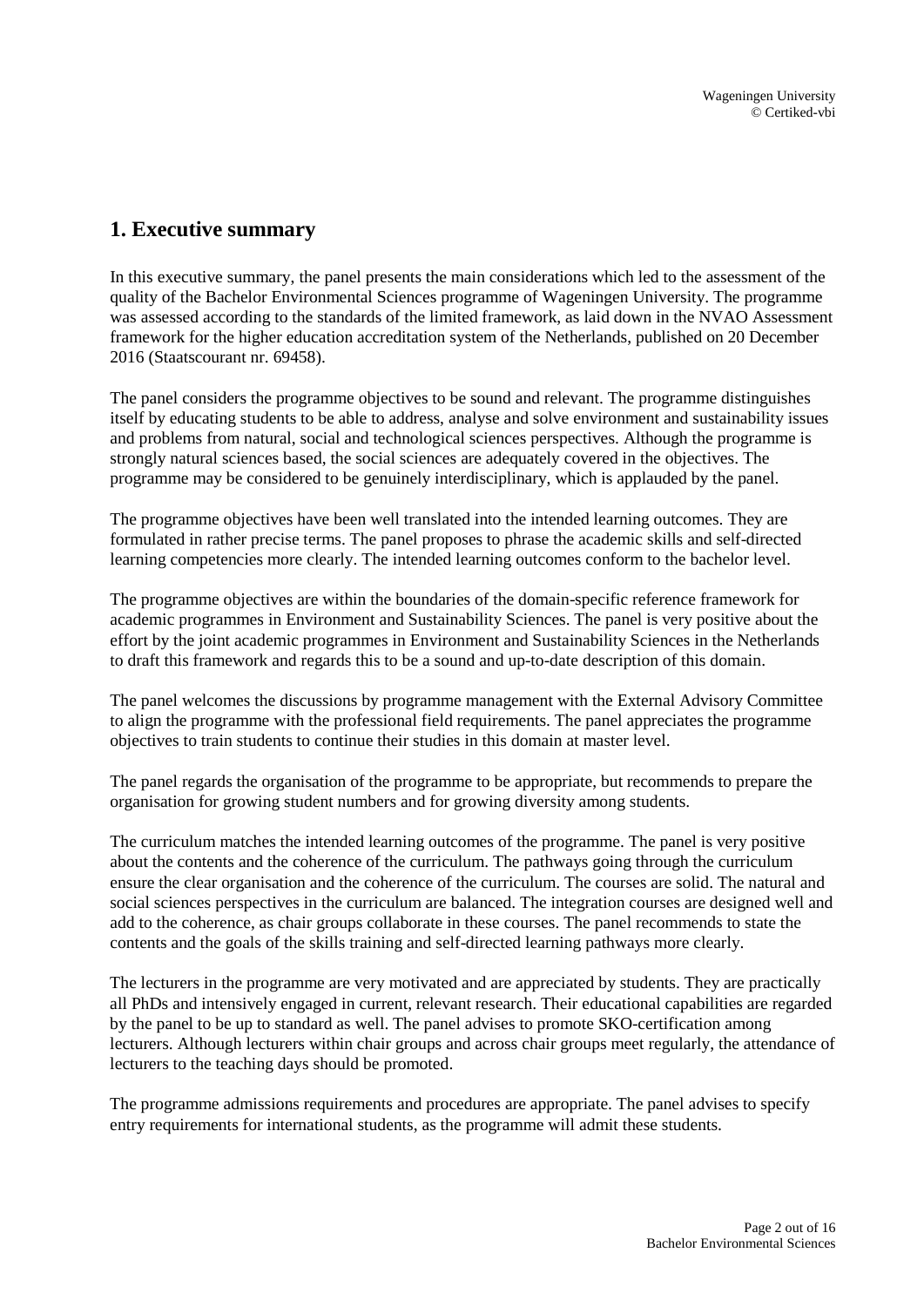The educational concept and the study methods of the programme are adequate and promote studentactivating learning. Study methods and teaching approaches being different across chair groups, the panel proposes to align these, in case of inconsistencies. Students identify with the programme, although they may be in classes with students from other programmes. The panel encourages programme management to investigate new, ICT-based study methods. The students-to-staff ratio and the number of hours of faceto-face education are adequate. The study guidance in the programme is appropriate, as is the system for designing individual study plans. The panel recommends to introduce a tracking system to monitor student study progress. The panel advises to balance the study load, making the programme more demanding and distributing the study load more evenly over the curriculum. The student success rates are adequate.

The panel considers the examination and assessment policies for the programme to be appropriate. The Examining Board is in control of the examinations and assessments of the programme.

The panel approves of the examination methods adopted in the programme, as these are consistent with the goals and the contents of the courses. The panel considers the measures taken to counter free riding to be adequate. The panel proposes to test the academic skills and self-directed learning competencies more clearly, and to consider adding formative assessments for these.

The supervision and assessment procedures of the Bachelor thesis are adequate. Students are offered appropriate supervision. The assessment processes are up to standard, involving two examiners and being conducted using elaborate scoring forms. The panel advises to add more extensive written comments to the assessment forms to substantiate the grades. The panel suggests to organise calibration sessions across chair groups.

The measures taken to ensure the validity and transparency of examinations and reliability of assessments are adequate. The panel appreciates the chair groups inviting external experts to review the examinations and the Examining Board inspecting the quality of the examinations and assessments of the chair groups. The fraud and plagiarism formalities are up to standard.

The panel regards the course examinations to be up to standard. The panel considers the theses to be very solid, having good problem statements and research questions and demonstrating strong theoretical and methodological design and very appropriate analyses and conclusions. The panel supports the grades awarded to the Bachelor theses.

The panel regards the programme graduates to be well prepared to continue their studies at master level in this domain. The panel is positive about the wide range of master programmes graduates are admitted to.

The panel that conducted the assessment of the Bachelor Environmental Sciences programme of Wageningen University assesses this programme to meet the standards of the limited framework, as laid down in the NVAO Assessment framework for the higher education accreditation system of the Netherlands, judging the programme to be good. Therefore, the panel recommends NVAO to accredit this programme.

Rotterdam, 3 September 2018

Prof. dr. W.A. Hafkamp drs. W. Vercouteren (panel chair) (panel secretary) (panel secretary)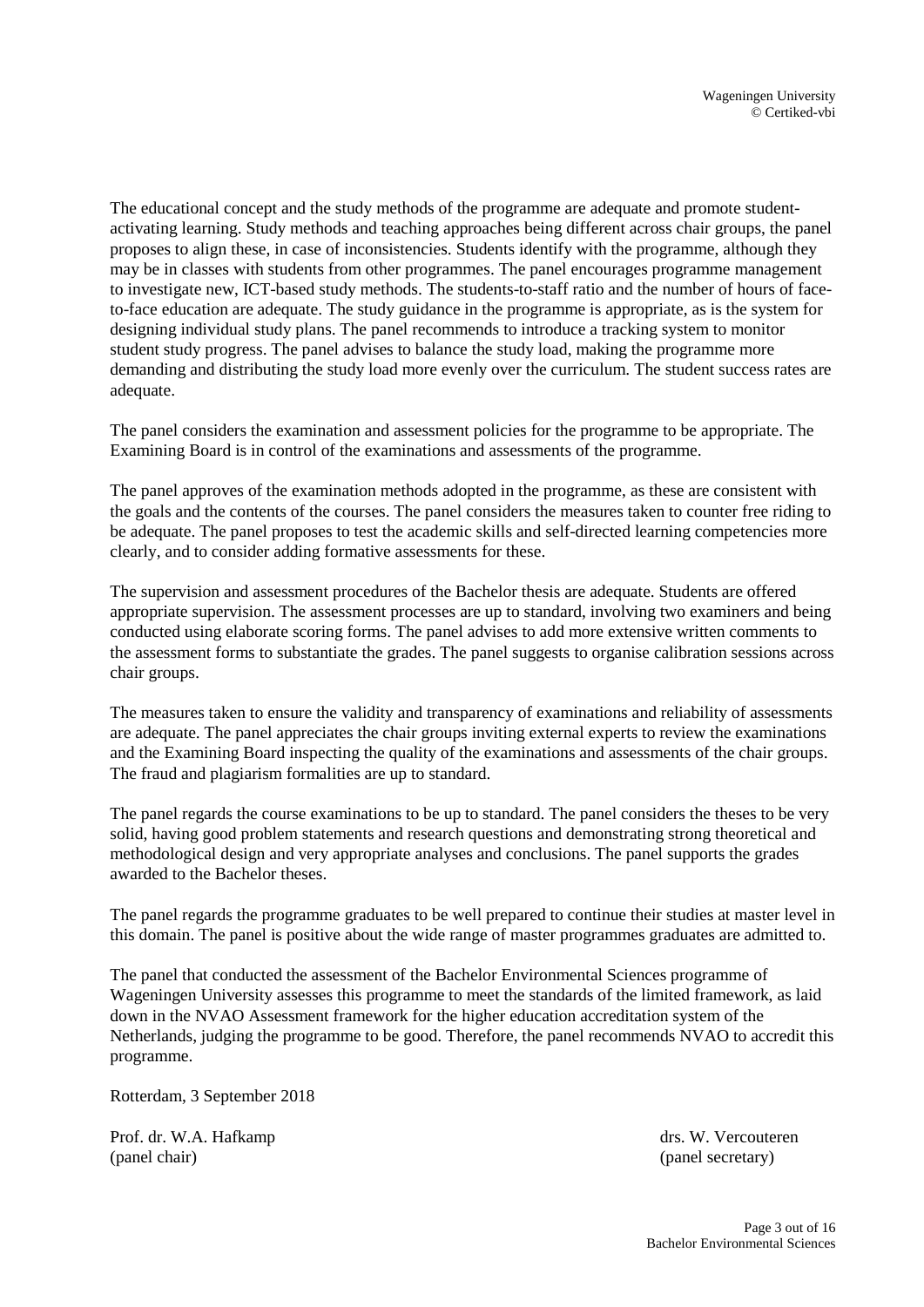## <span id="page-3-0"></span>**2. Assessment process**

The evaluation agency Certiked VBI received the request by Wageningen University to support the limited framework programme assessment process for the Bachelor Environmental Sciences programme of this University. The objective of the programme assessment process was to assess whether the programme would conform to the standards of the limited framework, as laid down in the NVAO Assessment framework for the higher education accreditation system of the Netherlands, published on 20 December 2016 (Staatscourant nr. 69458).

Management of the programmes in the assessment cluster Environment and Sustainability Sciences convened to discuss the composition of the assessment panel and to draft the list of candidates.

Having conferred with management of the Bachelor Environmental Sciences programme of Wageningen University, Certiked invited candidate panel members to sit on the assessment panel. The panel members agreed to do so. The panel composition was as follows:

- Prof. dr. W.A. Hafkamp, full professor of Environmental Sciences, Erasmus University Rotterdam (panel chair);
- Prof. dr. M.C.E. van Dam-Mieras, emeritus professor Sustainable Development and Educational Innovation, Leiden University (panel member);
- Prof. dr. L. Hordijk, emeritus professor Environmental Systems Analysis, Wageningen University (panel member);
- P. Aarts BSc, student Master Biological Sciences, University of Amsterdam (student member).

On behalf of Certiked, drs. W. Vercouteren served as the process coordinator and secretary in the assessment process.

All panel members and the secretary confirmed in writing being impartial with regard to the programme to be assessed and observing the rules of confidentiality. Having obtained the authorisation by the University, Certiked requested the approval of NVAO of the proposed panel to conduct the assessment. NVAO have given their approval.

To prepare the assessment process, the process coordinator convened with management of the programme to discuss the outline of the self-assessment report, the subjects to be addressed in this report and the site visit schedule. In addition, the planning of the activities in preparation of the site visit were discussed. In the course of the process preparing for the site visit, programme management and the Certiked process coordinator regularly had contact to fine-tune the process. The activities prior to the site visit have been performed as planned. Programme management approved of the site visit schedule.

Well in advance of the site visit date, programme management sent the list of final projects of graduates of the programme of the most recent years. Acting on behalf of the assessment panel, the process coordinator selected the final projects of 15 graduates from the last two years. The grade distribution in the selection was ensured to conform to the grade distribution in the list, sent by programme management. In the selection, the even distribution across the majors of the programme was taken into account.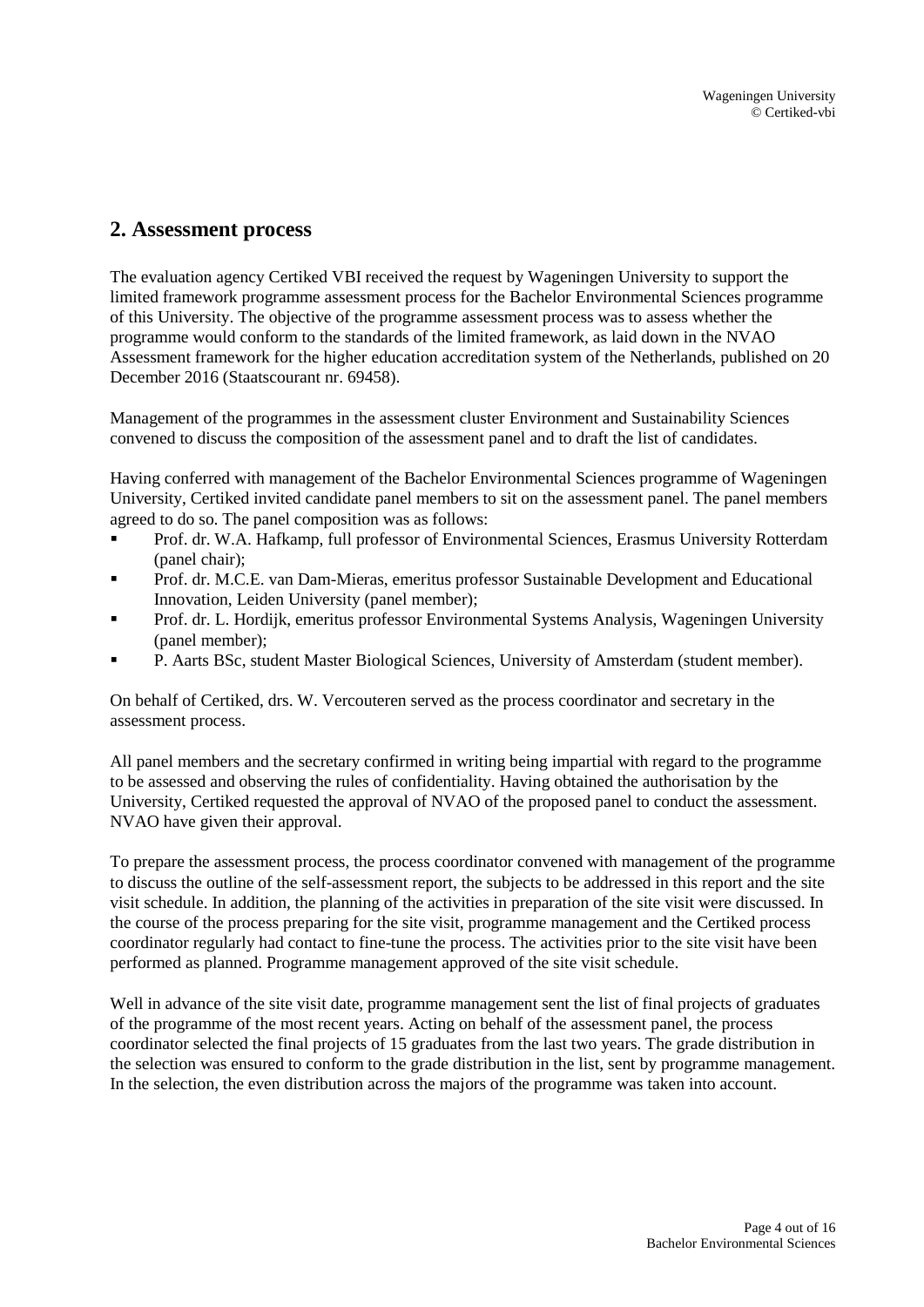The panel chair and the panel members were sent the self-assessment report of the programme, including appendices. In the self-assessment report, the student chapter was included. In addition, the expert panel members were forwarded a number of final projects of the programme graduates, these final projects being part of the selection made by the process coordinator.

A number of weeks before the site visit date, the assessment panel chair and the process coordinator met to discuss the self-assessment report provided by programme management, the procedures regarding the assessment process and the site visit schedule. In this meeting, the profile of panel chairs of NVAO was discussed as well. The panel chair was informed about the competencies, listed in the profile. Documents pertaining to a number of these competencies were presented to the panel chair. The meeting between the panel chair and the process coordinator served as the briefing for panel chairs, as meant in the NVAO profile of panel chairs.

Prior to the date of the site visit, all panel members sent in their preliminary findings, based on the selfassessment report and the final projects studied, and a number of questions to be put to the programme representatives on the day of the site visit. The panel secretary summarised this information, compiling a list of questions, which served as a starting point for the discussions with the programme representatives during the site visit.

Shortly before the site visit date, the complete panel met to go over the preliminary findings concerning the quality of the programme. During this preliminary meeting, the preliminary findings of the panel members, including those about the final projects were discussed. The procedures to be adopted during the site visit, including the questions to be put to the programme representatives on the basis of the list compiled, were discussed as well.

On 11 and 12 April 2018, the panel conducted the site visit on the Wageningen University campus. The site visit schedule was as planned. In a number of separate sessions, the panel was given the opportunity to meet with Board of Education representatives, programme management, Examining Board members, lecturers and final projects examiners, and students and alumni.

In a closed session at the end of the site visit, the panel considered every one of the findings, weighed the considerations and arrived at conclusions with regard to the quality of the programme. At the end of the site visit, the panel chair presented a broad outline of the considerations and conclusions to programme representatives.

Clearly separated from the process of the programme assessment, the assessment panel members and programme representatives met to conduct the development dialogue, with the objective to discuss future developments of the programme.

The assessment draft report was finalised by the secretary, having taken into account the findings and considerations of the panel. The draft report was sent to the panel members, who studied it and made a number of changes. Thereupon, the secretary edited the final report. This report was presented to programme management to be corrected for factual inaccuracies. Programme management were given two weeks to respond. Having been corrected for these factual inaccuracies, the Certiked bureau sent the report to the University Board to accompany their request for re-accreditation of this programme.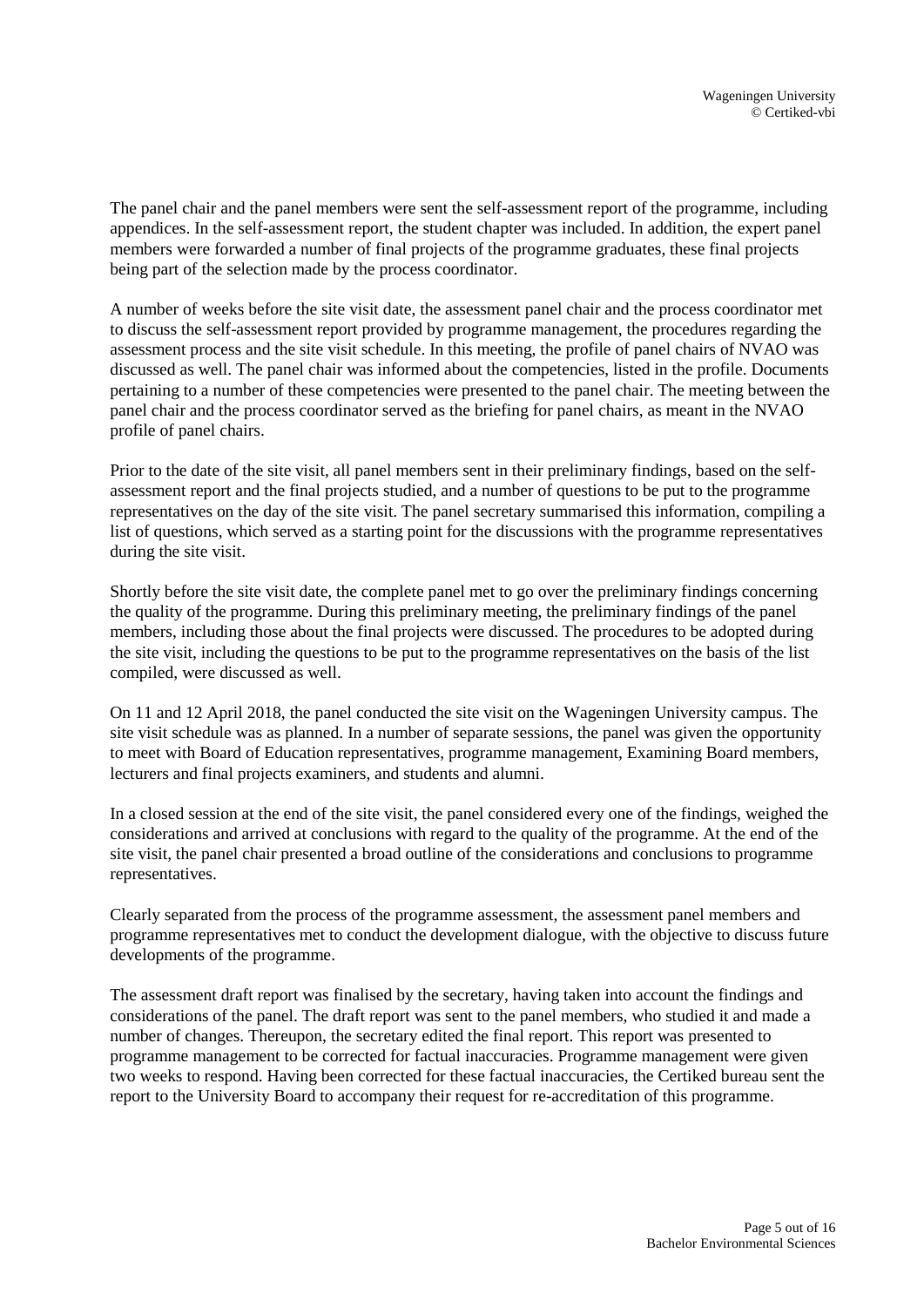# <span id="page-5-0"></span>**3. Programme administrative information**

| Name programme in CROHO: B Environmental Sciences |                                                                         |  |
|---------------------------------------------------|-------------------------------------------------------------------------|--|
| Orientation, level programme: Academic Bachelor   |                                                                         |  |
| Grade:                                            | <b>BSc</b>                                                              |  |
| Number of credits:                                | 180 EC                                                                  |  |
| Majors:                                           | <b>Environmental Policy and Economics</b>                               |  |
|                                                   | <b>Environmental Quality and Systems Analysis</b>                       |  |
|                                                   | <b>Environmental Technology</b>                                         |  |
| Location:                                         | Wageningen                                                              |  |
| Mode of study:                                    | Full-time (language of instruction Dutch, English as of September 2018) |  |
| Registration in CROHO:                            | 21PI-56283                                                              |  |
| Name of institution:                              | Wageningen University                                                   |  |
| Status of institution:                            | Government-funded University                                            |  |
| Institution's quality assurance: Approved         |                                                                         |  |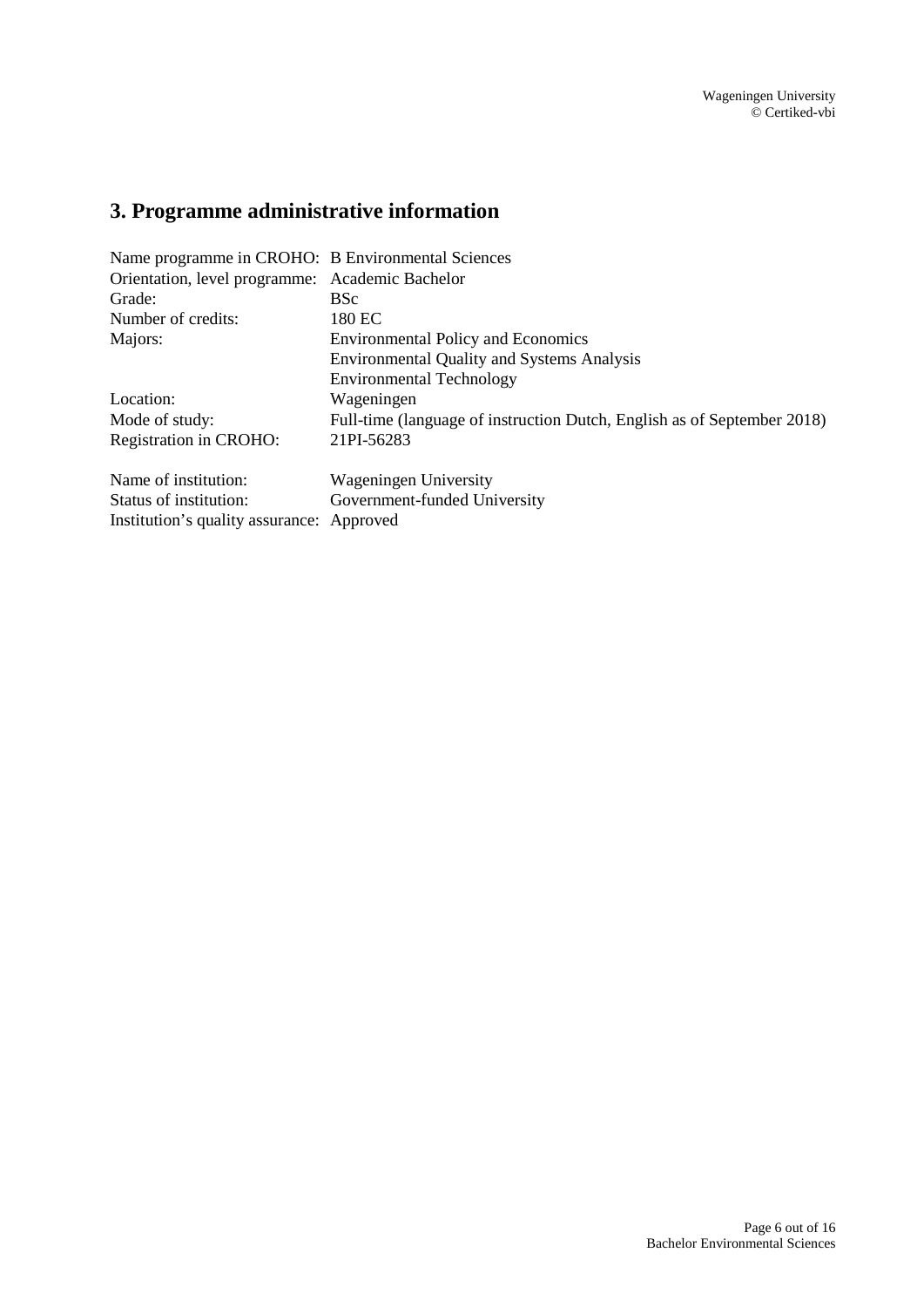## <span id="page-6-0"></span>**4. Findings, considerations and assessments per standard**

#### <span id="page-6-1"></span>**4.1 Standard 1: Intended learning outcomes**

The intended learning outcomes tie in with the level and orientation of the programme; they are geared to the expectations of the professional field, the discipline, and international requirements.

#### *Findings*

The programme is a three-year, research-based, interdisciplinary Bachelor programme in the environment and sustainability sciences domain.

The programme objectives are to educate students to address, analyse and solve complex environmental and sustainability problems. Since these problems have natural, technological and social dimensions, students are educated in these three domains. The programme may, therefore, be regarded as an interdisciplinary programme, aimed at integrating knowledge and understanding of these domains to address these problems.

The programme offers three majors. The major Environmental Policy and Economics is geared to the social sciences perspective whereas the major Environmental Quality and Systems Analysis focuses on the natural sciences perspective and the major Environmental Technology is directed towards the technological sciences perspective. In selecting these majors, students may specialise in any of these sciences' perspectives. In addition, students may take the educational minor, allowing them to qualify for secondary education teacher positions.

The programme objectives have been translated into the intended learning outcomes of the programme. The intended learning outcomes specify knowledge and understanding of the natural, social and technological sciences in this domain, interdisciplinary approaches to address environmental and sustainability issues, knowledge and skills to do research in the domain, and communication skills and self-directed learning skills. Students acquire more specialised knowledge and understanding in the domain of their major.

Programme management drafted a table from which the correspondence of the intended learning outcomes to the Dublin descriptors for bachelor programmes may be inferred.

The objectives of the programme conform to the domain-specific reference framework for academic programmes in Environment and Sustainability Sciences, which has been drafted by the joint programmes in the Netherlands. In this domain-specific reference framework, reference has been made to international frameworks and benchmark statements. This programme may be regarded to be positioned in the *Understanding and Solving Problems for Sustainability* part, being at the intersection of the *Natural Systems Emphasis* and *Social Systems Emphasis* parts of the Environment and Sustainability Sciences domain.

Programme management discusses on a regular basis the programme objectives and curriculum with the External Advisory Committee to adjust the programme to the professional field requirements. Programme management and the External Advisory Committee do not see the Bachelor programme preparing for the professional field. Programme graduates are predominantly educated to proceed to Master programmes in this field.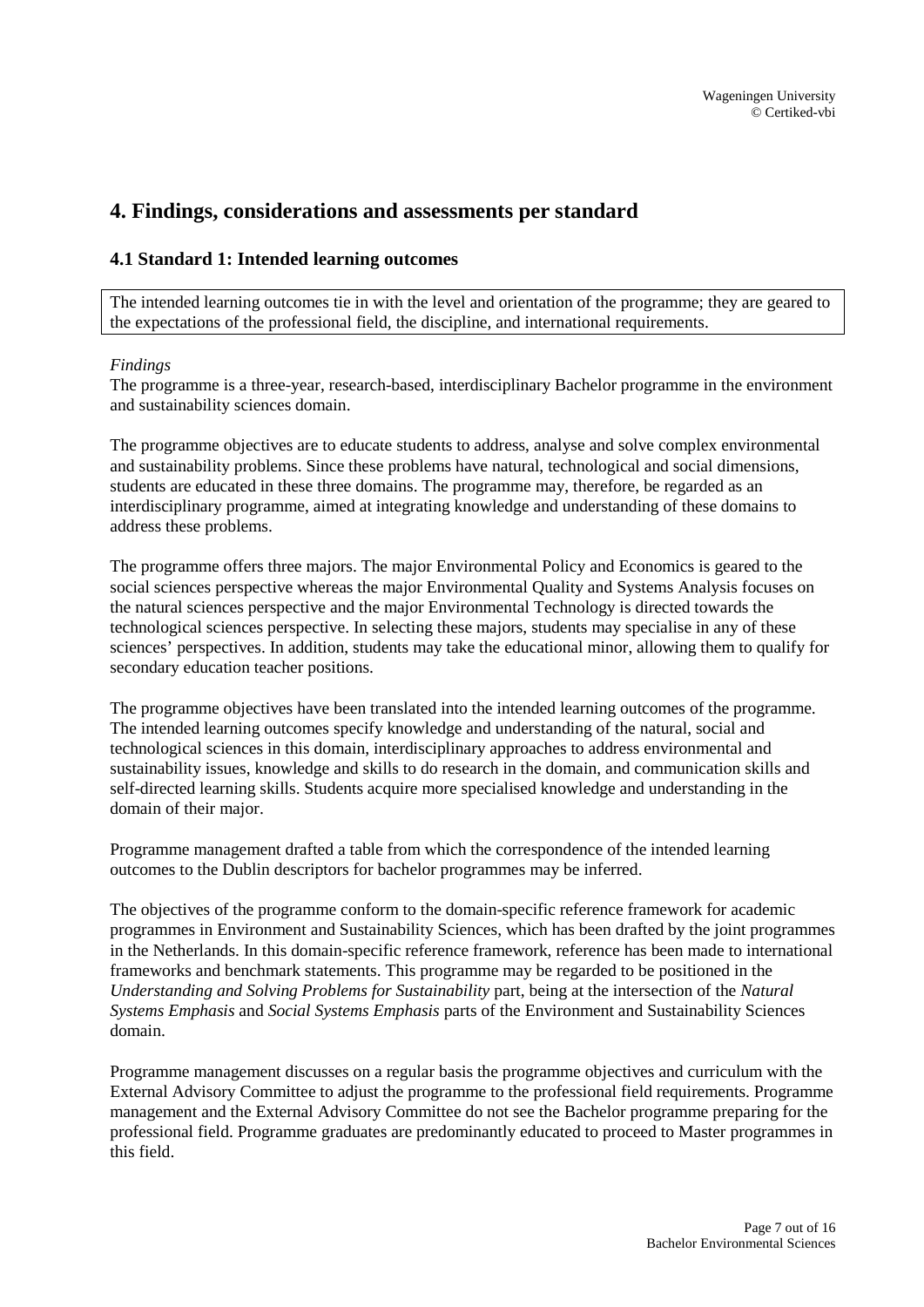#### *Considerations*

The panel considers the programme objectives to be sound and relevant. The programme distinguishes itself by educating students to be able to address, analyse and solve environment and sustainability issues and problems from natural, social and technological sciences perspectives. Although the programme is strongly natural sciences based, the social sciences are adequately covered in the objectives. The programme may be considered to be genuinely interdisciplinary, which is applauded by the panel.

The objectives have been well translated into the intended learning outcomes of the programme. They cover the programme objectives appropriately. They are generally well articulated and are formulated in rather precise terms. The panel proposes to phrase the academic skills and self-directed learning competencies more clearly.

The intended learning outcomes conform to the bachelor level. This is exemplified by the Dublin descriptors criteria for bachelor level programmes matching the intended learning outcomes.

The programme objectives are within the boundaries of the domain-specific reference framework for academic programmes in Environment and Sustainability Sciences, this programme having a clear profile within this framework. The panel is very positive about the effort by the joint academic programmes in Environment and Sustainability Sciences in the Netherlands to draft this framework and regards this to be a sound and up-to-date description of this domain.

The panel welcomes the discussions by programme management with the External Advisory Committee to align the programme with the professional field requirements. The panel appreciates the programme objectives to train students to continue their studies in this domain at master level.

#### *Assessment of this standard*

These considerations have led the assessment panel to assess standard 1, Intended learning outcomes, to be satisfactory.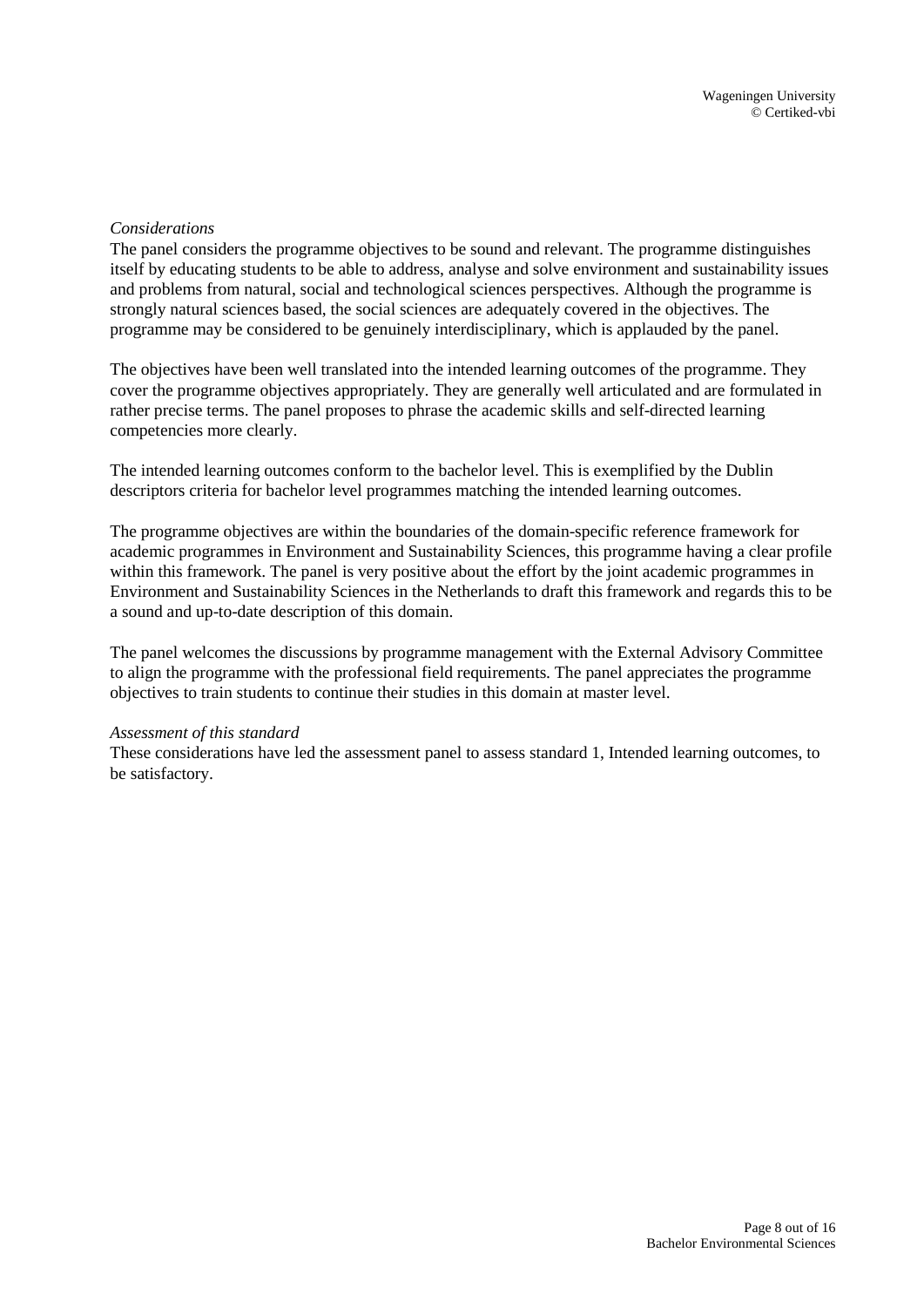#### <span id="page-8-0"></span>**4.2 Standard 2: Teaching-learning environment**

The curriculum, the teaching-learning environment and the quality of the teaching staff enable the incoming students to achieve the intended learning outcomes.

#### *Findings*

Wageningen University is a one-faculty University. The Rector is assisted by the Dean of Research and the Dean of Education. The Dean of Education is the technical chair of the Board of Education. This Board, being composed of four professors and four students, is responsible for all programmes of the Faculty. The Dean of Education is also the head of the Department of Education and Student Affairs, being in this capacity responsible for facilitating education within the University. For this programme as for all other programmes of the Faculty, the Programme Committee is responsible for the contents and the quality of the programme. The Programme Committee is composed of an equal number of staff members and students. This responsibility is subject to the approval of the Board of Education. For each of the programmes, the programme director is responsible for the day-to-day management and support activities of the programme. Courses within the programme are part of the programme curriculum, but all of the courses are taught by chair groups within the University. Chair groups are part of one of the five Science Groups of the University. In chair groups, expertise on specific subjects is clustered. The programme director maintains contacts with chair groups regarding design, contents and quality of the courses they deliver. The learning goals, contents, teaching methods and assessment methods are subject to the approval of the Programme Committee and the Board of Education. Each year, in the Education Modification Cycle, these are discussed. For all of the programmes of the University, four Examining Boards are in place. For this programme, four other Bachelor programmes and nine Master programmes, the Examining Board Environment and Landscape has the authority to ensure the quality of examinations and assessments.

The number of incoming students in the programme has risen considerably, going from about 20 students per year in 2010 and 2011 via little over 30 students per year from 2012 to 2015 to nearly 60 students per year in 2016 and 2017. Students tend predominantly to opt for the major Environmental Quality and Systems Analysis (natural sciences perspective) or the major Environmental Technology (technological sciences perspective) and less for the major Environmental Policy and Economics (social sciences perspective). The programme will become English-taught and will admit international students.

Programme management presented a table, mapping the intended learning outcomes to the curriculum components. The curriculum has a study load of 180 EC and takes three years to complete. The curriculum has been organised along separate learning lines or pathways, being the foundation courses and the domain and specialisation, integration, skills training and self-directed learning pathways. The foundation courses (33 EC) are scheduled in the first year and go into the disciplines mathematics, physics, chemistry, microbiology and biochemistry and ecology. The domain and specialisation pathway (84 EC) consists of the common part (42 EC) and the major specialisation part of the curriculum (42 EC). In the courses of this pathway, the natural, social and technological sciences perspectives on environment and sustainability issues are offered to all students. The courses of the major specialisations go more indepth into either one of these perspectives. The integration pathway (33 EC) is composed of mandatory courses, integrating the three perspectives. These courses may be offered by lecturers from different chair groups. In these courses, students work in small groups on complex environment and sustainability problems, some of which are real-life problems. In some of the more advanced integration courses, excursions to sites abroad are included. In addressing these problems, students are required to reflect on the societal and ethical dimensions of their research.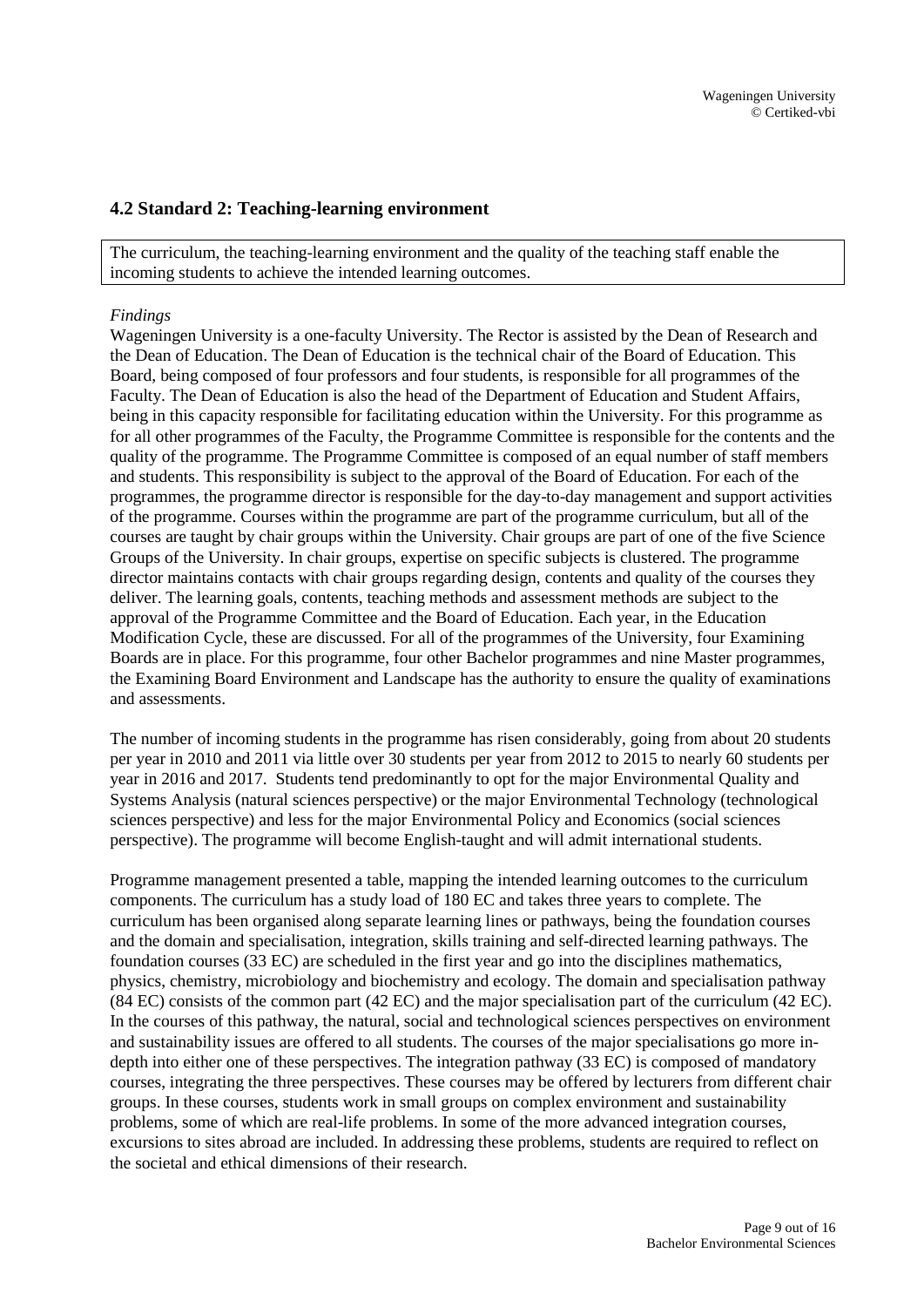The skills training and self-directed learning pathways train students in academic skills, such as project management, group dynamics, presentation and academic writing skills and in shaping students' study plans. The skills trainings are part of the courses, mentioned. At the end of the curriculum, students are given 30 EC time for electives. They may also take a minor or spend part of the curriculum at other Universities or abroad. About 40 % of the students go abroad.

About 58 lecturers are involved in the programme. As has been indicated, courses are offered by chair groups. Lecturers in the programme are active researchers, doing research within their chair group. Most lecturers are members of the Wageningen Institute for Environment and Climate Research, which was evaluated very good to excellent on the assessment criteria in the recent research assessment. Lecturers indicated to include their research in their lectures. About 93 % of the lecturers in the programme are PhDs. The proportion of lecturers being BKO-certified is 71 %. Lecturers within chair groups meet very regularly. Lecturers of different chair groups may teach in courses together. Teacher days are scheduled by programme management, but these are not intensively attended. Students expressed before the panel and in the student chapter to be very appreciative of the teaching qualities of the lecturers and their being easily contacted.

The entry requirements are secondary school for higher education (vwo) diploma, having completed either the Nature & Health, including Physics, or the Nature & Technology profiles. In the curriculum, students are introduced to the social sciences perspectives on environment and sustainability issues.

The programme educational concept is to promote active learning on the part of the students. The study methods adopted in the programme are selected in line with this concept and include lectures, smallgroup tutorials, lab sessions, excursions and practical field work. Lectures, tutorials and lab sessions dominate and each take about 30 % of the total number of contact hours. Courses in the programme may be offered to joint groups of students of different programmes. Programme-specific tutorials are, however, scheduled. This applies, among others, to the courses in mathematics. The number of hours of face-to-face education in the programme is very appropriate. The students-to-staff ratio is 11 : 1. Students regard the study load of the programme sometimes maybe too low, but find the periods at the end of semesters rather demanding. In the first year, students have to report 36 EC. If they do not succeed, they will have to leave the programme. Students are guided through the programme by the study advisor, who meets with them individually at least twice in the first year. The study advisor monitors the students' study progress and advises them on the choices to be made in the programme, among which their major choice. Being advised by the study advisor, the Examining Board approves the individual study programmes of students. The student success rates are on average 53 % after three years (figures for 2012 to 2014 cohorts) and on average 83 % after four years (figures for 2011 to 2013 cohorts).

#### *Considerations*

The panel regards the organisation of the programme to be appropriate. The panel recommends to prepare the organisation for increasing student numbers and for growing diversity among students. One of the ways may be to offer more international cases.

The curriculum matches the intended learning outcomes of the programme. The panel is very positive about the contents and the coherence of the curriculum. The pathways going through the curriculum ensure the clear organisation and the coherence of the curriculum. The courses are solid. The natural and social sciences perspectives in the curriculum are balanced. The integration courses are designed well and add to the coherence, as chair groups collaborate in these courses. The panel recommends to state the contents and the goals of the skills training and self-directed learning pathways more clearly.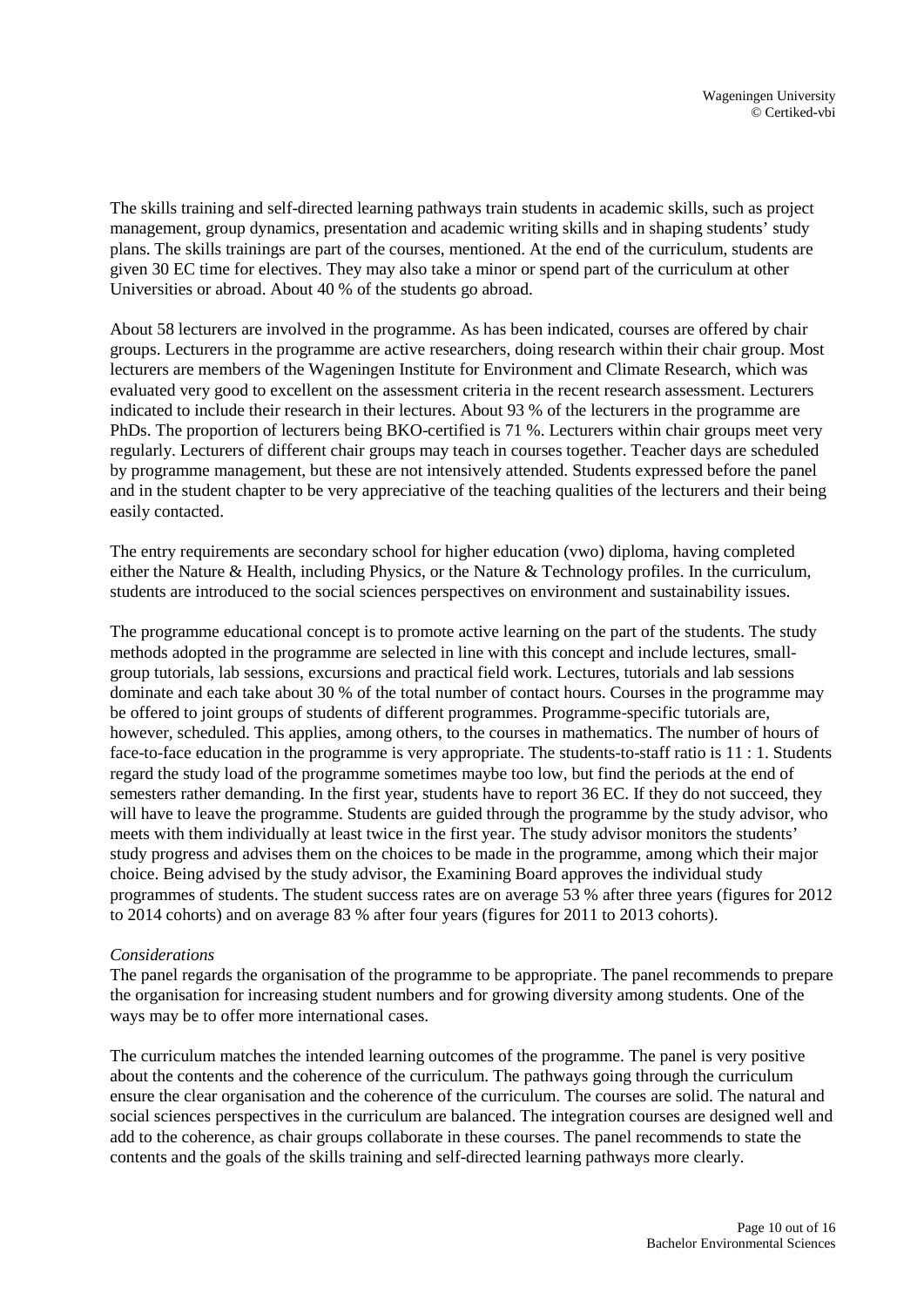The panel regards the lecturers in the programme to be very motivated and to be appreciated by the students. They are practically all PhDs and they are intensively engaged in current, relevant research, referring to their research in their lectures. Their educational capabilities are regarded by the panel to be up to standard as well, although the proportion of BKO-certified lecturers may be increased. The panel advises to promote SKO-certification among lecturers. Although lecturers within chair groups and across chair groups meet regularly, the teaching days organisation should be improved to attract more lecturers.

The entry requirements and admission procedures of the programme are appropriate. The panel advises to specify entry requirements for international students, as the programme will become English-taught and will admit international students.

The panel finds the educational concept and the study methods of the programme adequate, promoting student-activating learning. Study methods and teaching approaches being different across chair groups, the panel proposes to align these, in case of inconsistencies. Students identify with the programme, although they may be in classes with students from other programmes. The panel encourages programme management to investigate new, ICT-based study methods. The students-to-staff ratio and the number of hours of face-to-face education are adequate. The study guidance by the lecturers and the study advisor is appropriate, as is the system for designing individual study plans. The panel recommends to introduce a tracking system to monitor and improve student study progress. The panel advises to balance the study load, making the programme more demanding and distributing the study load more evenly over the curriculum. The student success rates are appropriate.

#### *Assessment of this standard*

These considerations have led the assessment panel to assess standard 2, Teaching-learning environment, to be good.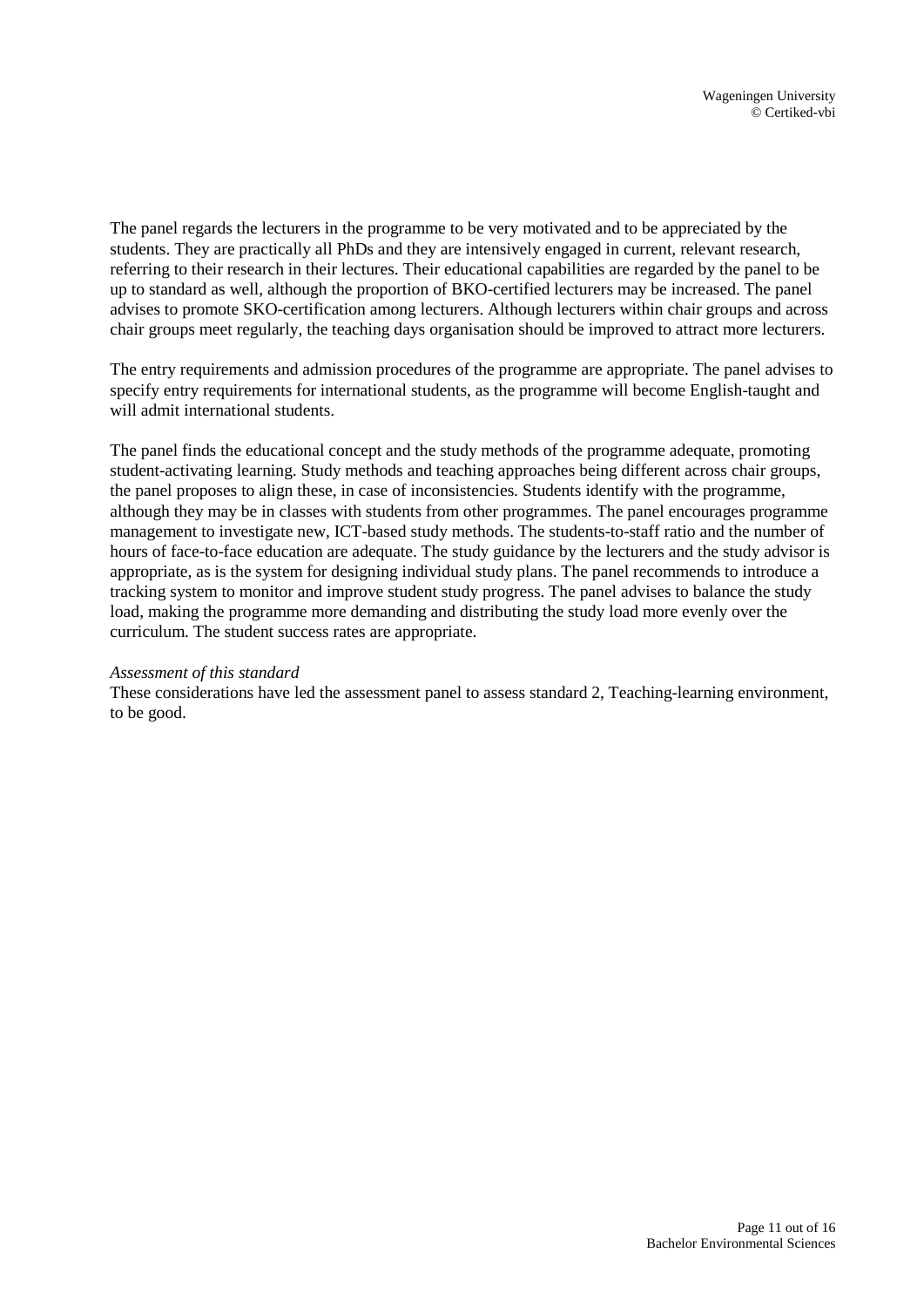#### <span id="page-11-0"></span>**4.3 Standard 3: Student assessment**

#### The programme has an adequate system of student assessment in place.

#### *Findings*

The examinations and assessments in the programme are governed by the Education and Examination Regulations of Wageningen University and the Rules and Regulations of the Examining Boards of the University. As has been indicated, the Examining Board Environment and Landscape has the authority to ensure the quality of examinations and assessments of the programme.

Examination methods in the programme include written examinations, individual and group assignments, reports of practical exercises and field work. Examination methods are selected to conform to the course goals. In most courses, multiple examinations are scheduled, to allow for different course goals to be adequately assessed. In case of group assignments, peer review among students is taken into account to counter free-riding effects. The Examining Board checks the peer review reports and ensures group work not to have too much weight in the final grades for the courses.

The Bachelor thesis is an empirical study in the student's major field. Chair groups organise thesis markets to allow students to orientate on thesis subjects. Thesis processes are monitored by thesis coordinators in chair groups. The thesis has been composed of the design phase (3 EC) and the thesis writing phase (9 EC). In the thesis process, students are guided by their supervisor. The theses are assessed on the basis of research competencies (30 % to 40 %), the written report (50 % to 65 %), the colloquium (5 %) and the final discussion (5 %). The thesis is assessed by the supervisor and the second reader, using both a scoring form and a rubrics form. The supervisor and second reader may add comments. Theses assessments are calibrated within chair groups, but as a rule not in calibration sessions across chair groups.

In the programme, measures are taken to ensure the validity, reliability and transparency of examinations and assessments. The Examining Board appoints the examiners, who should be involved in the courses as lecturers or coordinators and who should be BKO-certified. Every four to five years, the Examining Board reviews the examinations and assessments of each of the chair groups, contributing to the programme, to verify if these meet quality requirements. Every two to three years, each of the chair groups invites external experts to review the course contents and the course examinations. The grade distributions of examinations and theses are submitted to the Examining Board. The Board will inspect the examinations in more detail in case of deviant distributions. Examiners are required to present model answers, assessment criteria and rubrics to substantiate the assessments and grades given. Students may inspect their own work and may request feedback on their work. The Examining Board handles cases of fraud or plagiarism and imposes sanctions. The number of cases in this programme has been very low.

#### *Considerations*

The panel considers the examination and assessment policies for the programme to be appropriate, these being in line with the Wageningen University rules and regulations. The position and authority of the Examining Board for this programme are appropriate, the Board being in control of the examinations and assessments of the programme.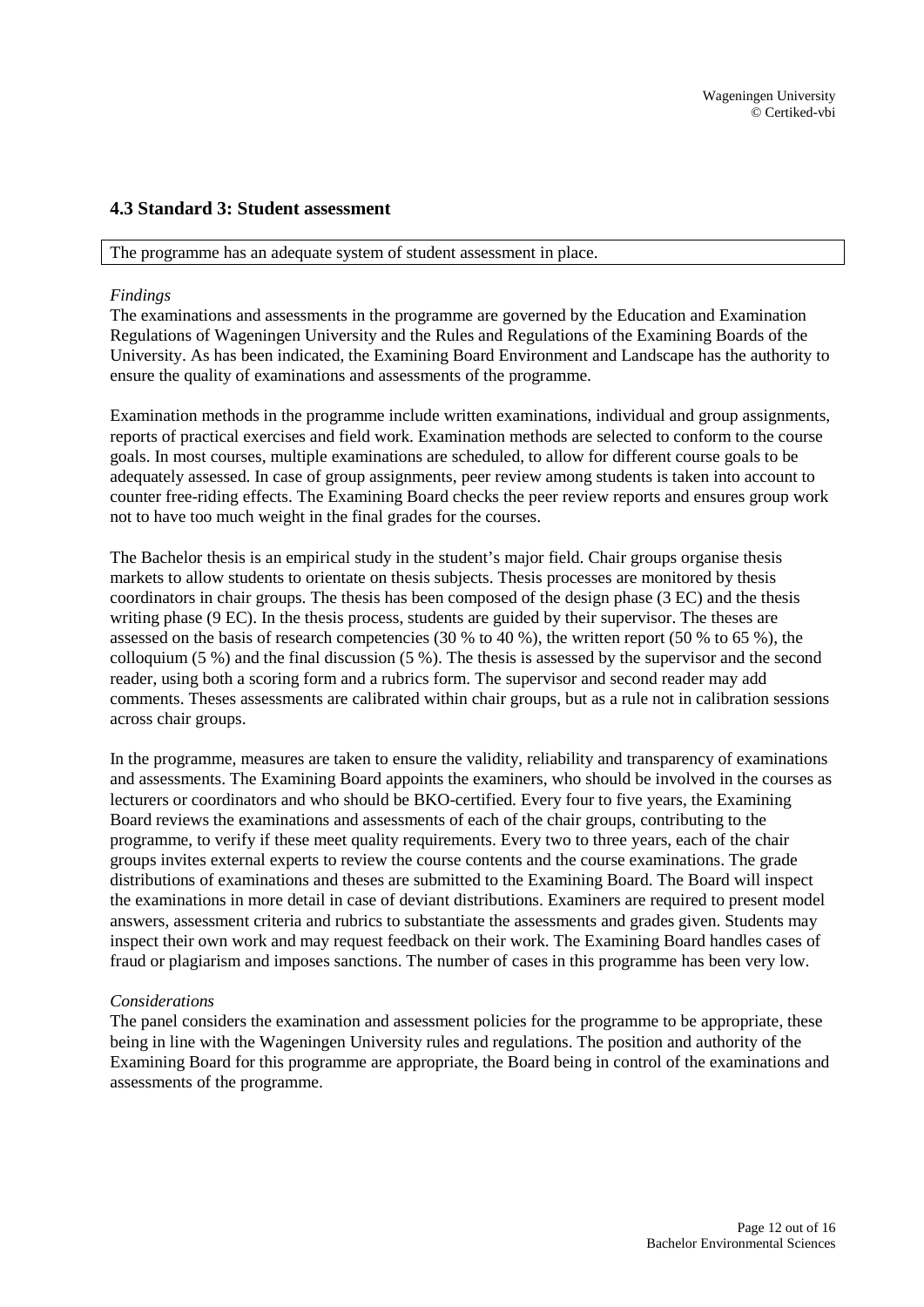The panel approves of the examination methods adopted in the programme, as these are consistent with the goals and the contents of the courses. Skills are part of the examinations. The panel considers the measures taken to counter free riding to be adequate. The panel proposes to test the academic skills and self-directed learning competencies more explicitly and to add formative assessments, such as portfolios.

The supervision and assessment procedures of the Bachelor thesis are adequate. Students are offered appropriate supervision. The assessment processes are up to standard, involving two examiners and being conducted using elaborate scoring forms. The panel advises to add more extensive written comments to the assessment forms to substantiate the grades. The panel suggests to organise calibration sessions across chair groups.

The measures taken to ensure the validity and transparency of examinations and reliability of assessments are adequate. The panel appreciates the chair groups inviting external experts to review the examinations and the Examining Board inspecting the quality of the examinations and assessments of the chair groups. The fraud and plagiarism formalities are up to standard.

#### *Assessment of this standard*

The considerations have led the assessment panel to assess standard 3, Student assessment, to be satisfactory.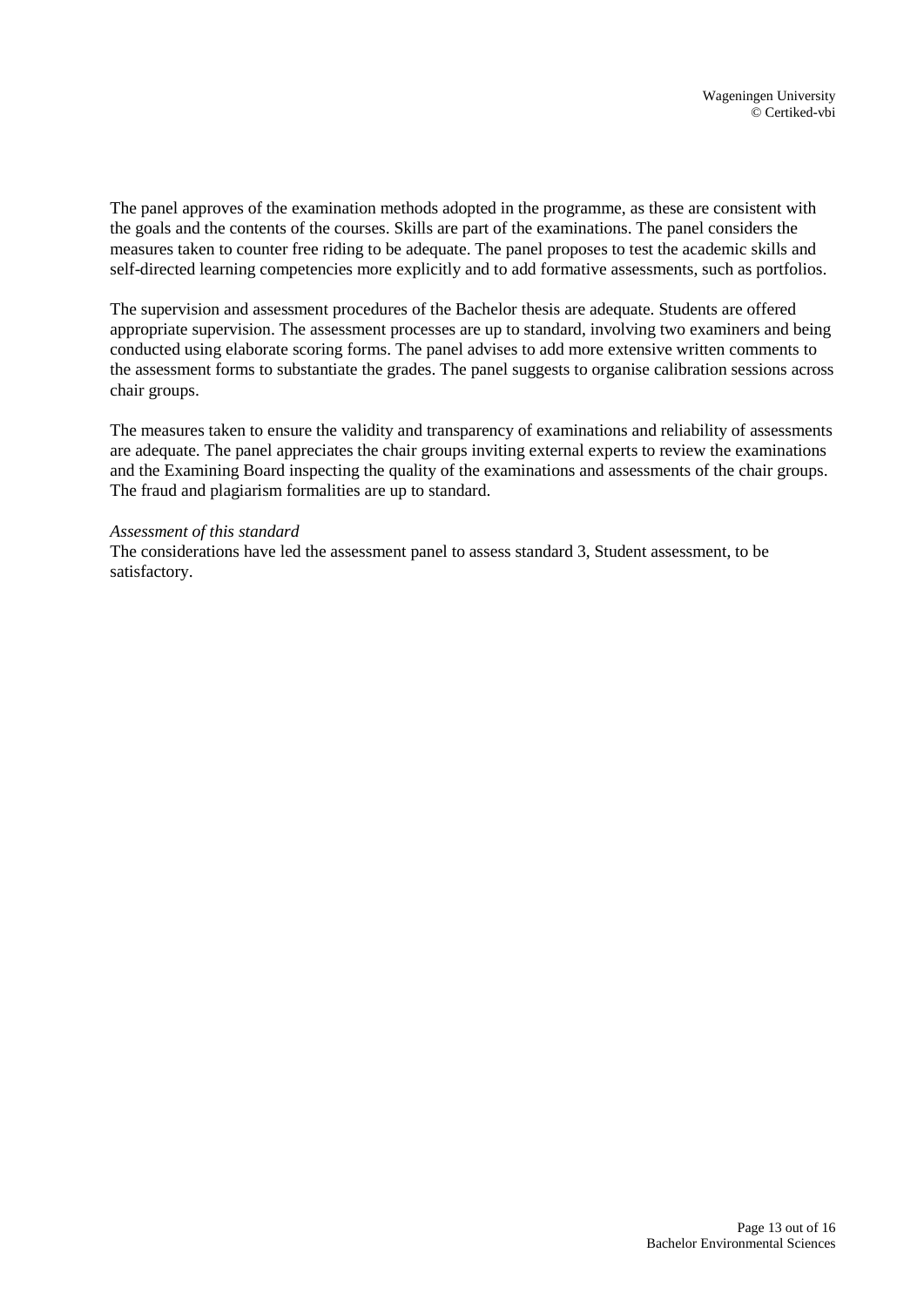#### <span id="page-13-0"></span>**4.4 Standard 4: Achieved learning outcomes**

The programme demonstrates that the intended learning outcomes are achieved.

#### *Findings*

The panel studied the examinations of a number of courses of the programme.

The panel also reviewed the Bachelor theses of fifteen graduates of the programme with different grades. All majors were evenly represented in this sample.

In the Bachelor thesis, students have to demonstrate being able to design, plan and execute research in their major field. The entire empirical research cycle is to be covered. The average grade for the Bachelor theses is 7.6 (figure for all graduates from 2015 to 2017).

Students are admitted to a wide range of master programmes, within Wageningen University or in other Universities in the Netherlands.

#### *Considerations*

The panel regards the course examinations, which were reviewed by the panel members, to be up to standard.

The panel supports the grades awarded to the Bachelor theses. The theses certainly were not graded too high. The panel considers the theses to be very solid, having good problem statements and research questions and demonstrating strong theoretical and methodological design and very appropriate analyses and conclusions.

The panel is convinced the students completing the programme have reached the intended learning outcomes and regards the graduates of this programme to be well prepared to continue their studies at master level in this domain. The panel is positive about the wide range of master programmes graduates are admitted to.

#### *Assessment of this standard*

The considerations have led the assessment panel to assess standard 4, Achieved learning outcomes, to be good.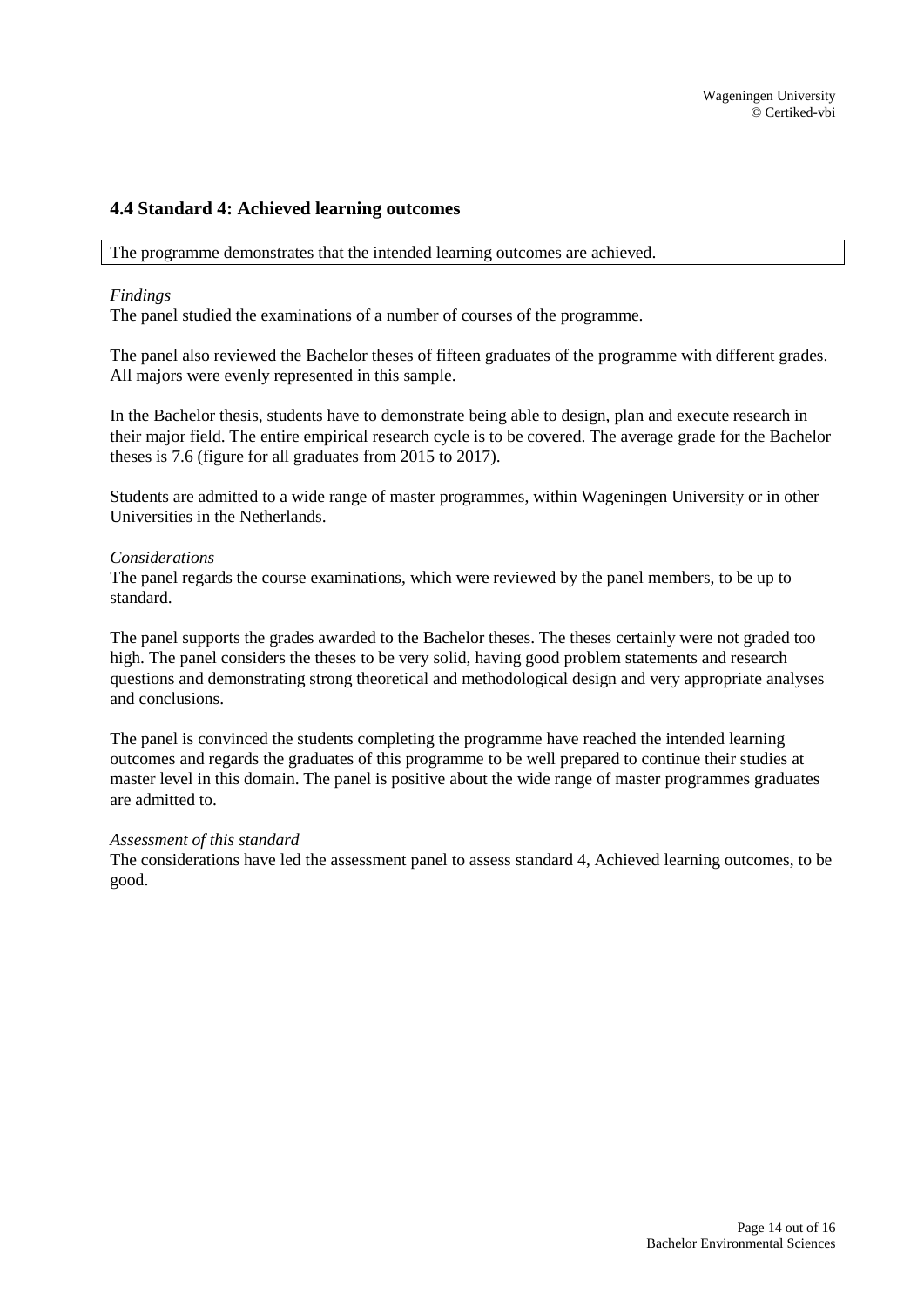# <span id="page-14-0"></span>**5. Overview of assessments**

| Standard                                  | Assessment   |
|-------------------------------------------|--------------|
| Standard 1. Intended learning outcomes    | Satisfactory |
| Standard 2: Teaching-learning environment | Good         |
| Standard 3: Student assessment            | Satisfactory |
| Standard 4: Achieved learning outcomes    | Good         |
| Programme                                 | Good         |